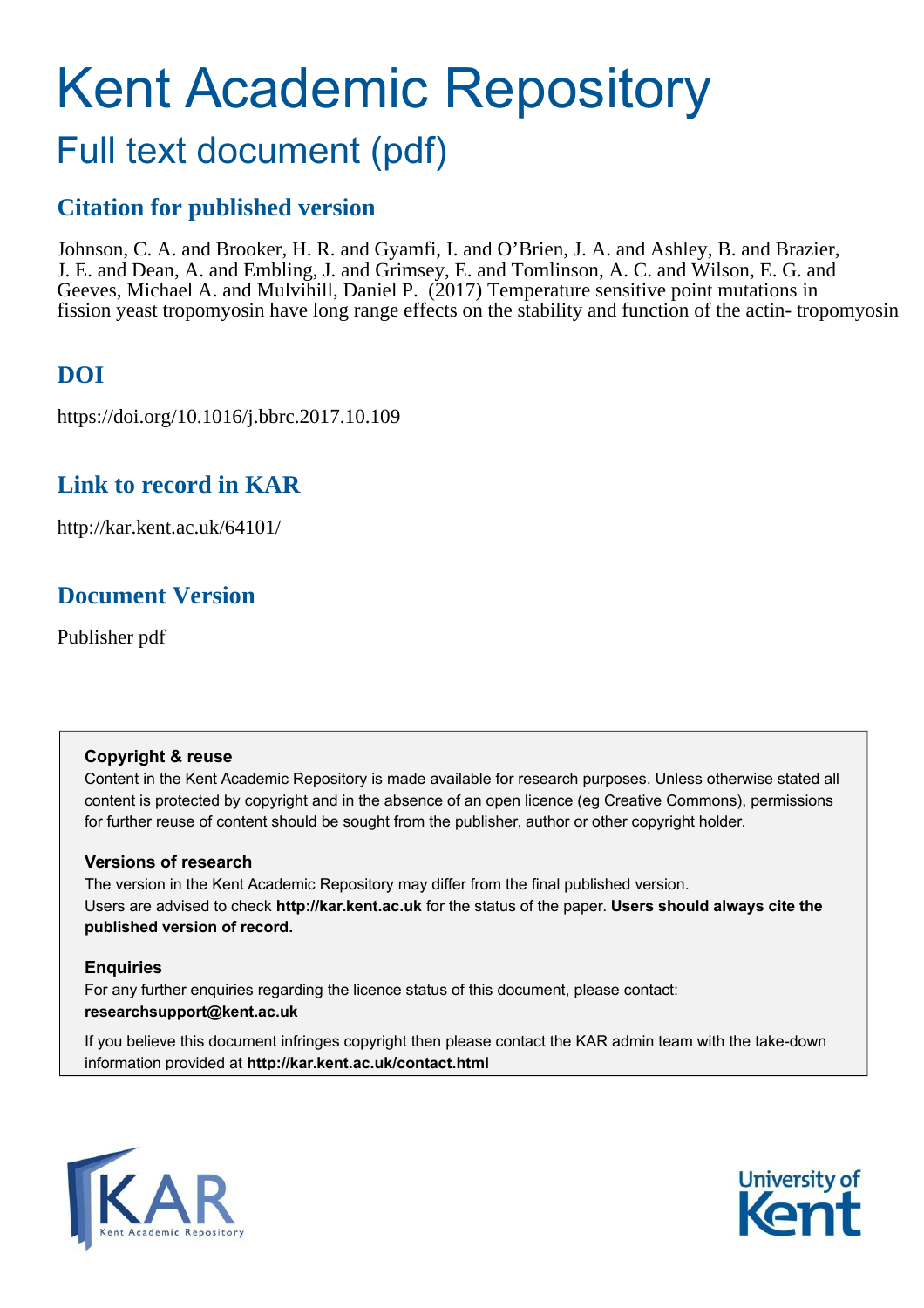# **ARTICLE IN PRESS**

[Biochemical and Biophysical Research Communications xxx \(2017\) 1](https://doi.org/10.1016/j.bbrc.2017.10.109)-[8](https://doi.org/10.1016/j.bbrc.2017.10.109)

Contents lists available at [ScienceDirect](www.sciencedirect.com/science/journal/0006291X)



Biochemical and Biophysical Research Communications



journal homepage: <www.elsevier.com/locate/ybbrc>

# Temperature sensitive point mutations in fission yeast tropomyosin have long range effects on the stability and function of the actintropomyosin copolymer

Chloe A. Johnson <sup>[1](#page-0-0)</sup>, Holly R. Brooker <sup>1</sup>, Irene Gyamfi <sup>1</sup>, Jennifer O'Brien, Brogan Ashley, Jodie E. Brazier, Annette Dean, James Embling, Elisabeth Grimsey, Alice C. Tomlinson, Elliot G. Wilson, Michael A. Geeves[\\*](#page-0-0) , Daniel P. Mulvihill[\\*\\*](#page-0-0)

*School of Biosciences, University of Kent, Canterbury, Kent, CT2 7NJ, UK*

#### article info

*Article history:* Received 27 September 2017 Accepted 20 October 2017 Available online xxx

*Keywords:* Acetylation *Schizosaccharomyces pombe* Fission yeast Actin cytoskeleton Cdc8 Thermal stability

#### ABSTRACT

The actin cytoskeleton is modulated by regulatory actin-binding proteins which fine-tune the dynamic properties of the actin polymer to regulate function. One such actin-binding protein is tropomyosin (Tpm), a highly-conserved alpha-helical dimer which stabilises actin and regulates interactions with other proteins. Temperature sensitive mutants of Tpm are invaluable tools in the study of actin filament dependent processes, critical to the viability of a cell. Here we investigated the molecular basis of the temperature sensitivity of fission yeast Tpm mutants which fail to undergo cytokinesis at the restrictive temperatures. Comparison of Contractile Actomyosin Ring (CAR) constriction as well as cell shape and size revealed the *cdc8.110* or *cdc8.27* mutant alleles displayed significant differences in their temperature sensitivity and impact upon actin dependent functions during the cell cycle. *In vitro* analysis revealed the mutant proteins displayed a different reduction in thermostability, and unexpectedly yield two discrete unfolding domains when acetylated on their amino-termini. Our findings demonstrate how subtle changes in structure (point mutations or acetylation) alter the stability not simply of discrete regions of this conserved cytoskeletal protein but of the whole molecule. This differentially impacts the stability and cellular organisation of this essential cytoskeletal protein.

Crown Copyright © 2017 Published by Elsevier Inc. This is an open access article under the CC BY license [\(http://creativecommons.org/licenses/by/4.0/](http://creativecommons.org/licenses/by/4.0/)).

#### 1. Introduction

The ability to transiently perturb molecular interactions is invaluable in elucidating protein regulation and function in both a cellular and *in vitro* context. The yeasts provide excellent genetically tractable systems for exploring the cellular function of gene products. Their genomes can be rapidly modified to introduce labels or mutations of proteins using either directed or random genomic replacement approaches. These have been used to great effect and provided a unique insight into our understanding the molecular basis of cell cycle and cytoskeletal regulation [\[1,2\].](#page-6-0) Through the generation of conditional mutants, protein function can be specifically repressed within a culture of growing cells. In the case of temperature sensitive mutations normal function continues while cells are cultured at a lower permissive temperature (e.g. 25  $\degree$ C), but shifting the culture to a higher temperature (e.g. 36 $\degree$ C), specifically perturbs the functionality of the mutant protein and hence disrupts its individual role in cell proliferation. These mutants are invaluable in the study of dynamic processes critical to the viability of a cell. However, the molecular mechanisms that underlie the temperature sensitivity have yet to be defined for the majority of these mutants, despite being isolated more than 40 years ago.

Tropomyosin (Tpm) is a highly conserved alpha-helical, coiledcoil protein that forms two parallel polymers along the surface of the actin filament, stabilising the actin filament and regulating its interactions with other cytoskeleton components [\[3,4\].](#page-6-0) The Tpm helical coiled-coil structure is defined by a heptad repeat of residues within the polypeptide sequence. This promotes regular hydrophobic interactions along the coiled-coil to stabilise the dimer,

#### <https://doi.org/10.1016/j.bbrc.2017.10.109>

0006-291X/Crown Copyright © 2017 Published by Elsevier Inc. This is an open access article under the CC BY license [\(http://creativecommons.org/licenses/by/4.0/](http://creativecommons.org/licenses/by/4.0/)).

<sup>\*</sup> Corresponding author.

Corresponding author.

*E-mail addresses:* [m.a.geeves@kent.ac.uk](mailto:m.a.geeves@kent.ac.uk) (M.A. Geeves), [d.p.mulvihill@kent.ac.](mailto:d.p.mulvihill@kent.ac.uk) [uk](mailto:d.p.mulvihill@kent.ac.uk) (D.P. Mulvihill).

<sup>1</sup> These authors contributed equally to this work.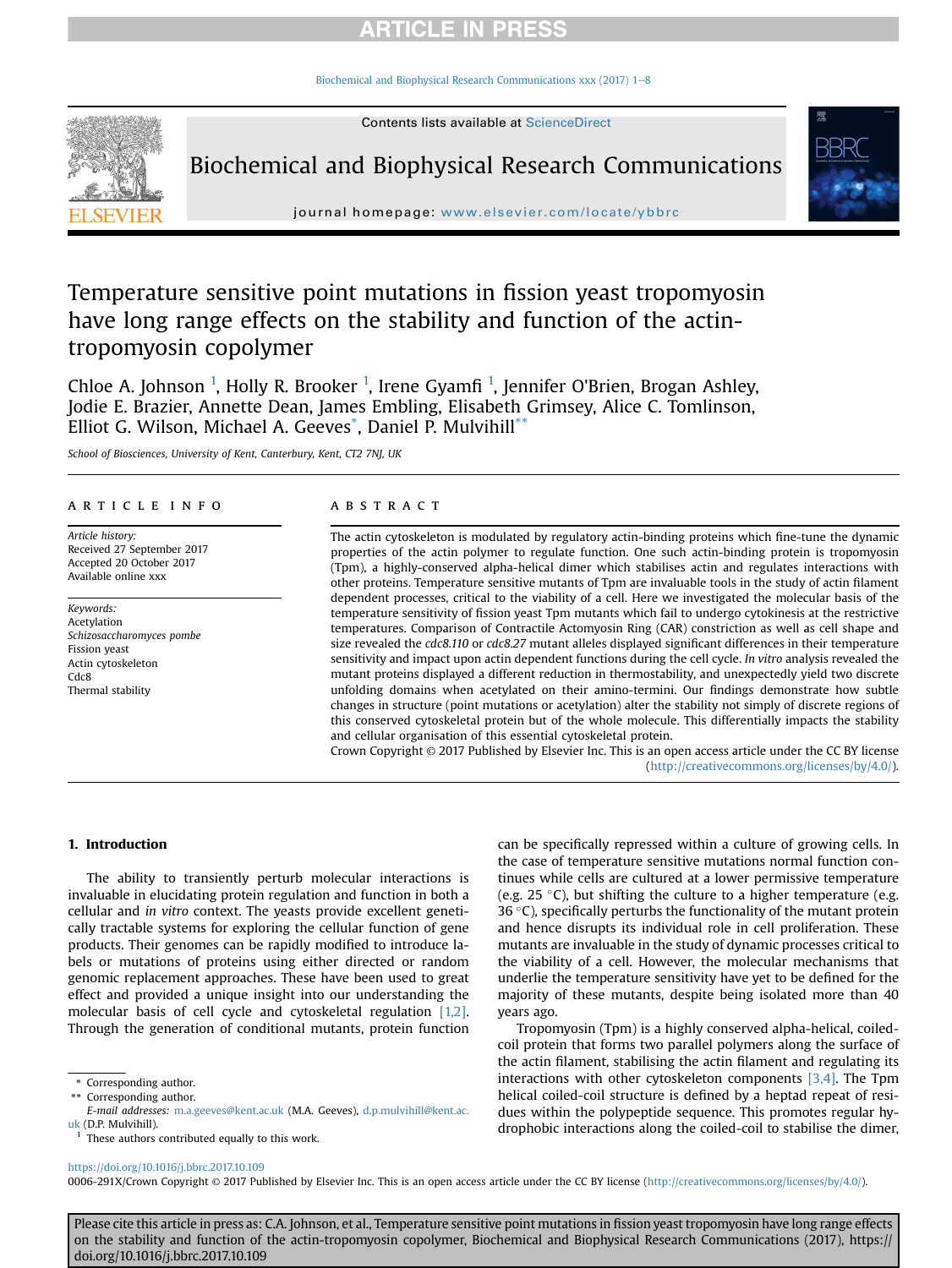## **ARTICLE IN PRESS**

<span id="page-2-0"></span>and allows salt bridges to form between dimerising proteins. The propensity of Tpm to form end-to-end contacts and polymerise is significantly enhanced by N-terminal (Nt) acetylation, which changes the local charge, and stabilises the coiled-coil structure at the amino-terminus of Tpm  $[5-7]$  $[5-7]$  $[5-7]$ .

Yeasts provide attractive model systems for studying diverse cellular processes. They contain the simplest mechanistic and regulatory systems to underpin cellular processes, which are often significantly more complex in metazoans. This simplification of cellular mechanisms is reflected in the yeast Tpm based regulatory system. Budding and fission yeasts each contain two functionally distinct Tpm isoforms compared to more than 40 in mammalian cells. *Saccharomyces cerevisiae* expresses two Tpm proteins, Tpm1 and Tpm2 [\[8\],](#page-6-0) existing exclusively in Nt-acetylated forms in the cell, and each facilitate discrete cellular processes [\[9,10\].](#page-6-0) In contrast, the fission yeast, *Schizosaccharomyces pombe*, contains a single essential Tpm, Cdc8 (Tpm<sup>Cdc8</sup>), which exists in both Nt-acetylated and non-acetylated forms within the cell, each of which associates with discrete sets of actin polymers to modulate their cellular function [\[11,12\]](#page-6-0). Cells lacking functional Tpm<sup>Cdc8</sup> fail to form a functional CAR and therefore fail to undergo cytokinesis. In addition they fail to deliver myosin V dependent cargoes to the normal sites of cell growth, and therefore lose polarity [\[13,14\]](#page-6-0).

In this study we investigate the molecular basis of temperature sensitivity of two fission yeast temperature sensitive tropomyosin mutants, *cdc8.27* and *cdc8.110*, to provide an insight into the structure-function relationship of this conserved cytoskeletal protein. *In vivo* analysis revealed each mutant disrupts the ability of the fission yeast cell to grow and divide in discrete ways. Differences in functionality were seen to correlate with positions of amino-acid substitutions and thermal stability of the mutant proteins. These data show that subtle changes in the stability of specific regions of this conserved protein differentially impact the stability and function of this essential cytoskeletal component.

#### 2. Materials and methods

Cell culture: The yeast strains used in the study were h<sup>-</sup> cdc8<sup>+</sup>; h *rlc1.gfp:kanMX6*; h *cdc8.110 rlc1.gfp:kanMX6*; h *cdc8.27 rlc1.gfp:kanMX6*. Cell culture and maintenance were carried out according to [\[15\]](#page-6-0) using Yeast Extract supplement with amino acids (YES). All cells were maintained as early to mid-log phase cultures for 48 h (grown at 25 $\degree$ C) before analyses were performed.

*Microscopy*: Imaging was undertaken as described previously [\[11\]](#page-6-0). Timelapse images of  $>20$  cells of each strains undergoing cytokinesis were used to characterise AR formation and constriction at each temperature. Cell dimensions were calculated from images of >300 cells of each strain using a Matlab (Mathworks, Natick, USA) based automated image analysis programme, generated within this laboratory  $[16]$  with additional algorithms for measuring cell curvature (O'Brien et al., In preparation).

*Molecular Biology*: *cdc8* alleles were amplified from genomic DNA preparations of *cdc8.27* and *cdc8.110* cells, cloned into pGEM-T-Easy vector (Promega, Madison, USA) and sequenced. This procedure was repeated thrice from independent genomic preparations. pJC20*cdc8*<sup>þ</sup> was described previously [\[11\]](#page-6-0)*. cdc8.A18T*, *cdc8.E31K, cdc8.A18T E31K* and *cdc8.129K* were synthesised as *Nde1* e *BamH1* fragments (ThermoFisher, Waltham, USA) and cloned into the pJC20 [\[17\]](#page-7-0) bacterial expression vector. All constructs were sequenced prior to being used for recombinant protein expression.

*Protein Purification*: Tpm<sup>Cdc8</sup> proteins were expressed from pJC20 based plasmids in either BL21 DE3 or BL21 DE3 pNatB [\[15\]](#page-6-0) cells to produce protein in non-acetylated and Nt-acetylated forms respectively. Mid-log phase cultures were grown for 3 h with 100 mg/l IPTG. Cells were harvested, resuspended in 30 ml lysis buffer (20 mM Tris pH 7.5, 100 mM NaCl, 2 mM EGTA and 5 mM MgCl<sub>2</sub>), lysed by sonication and heated to either 85 °C (wild type) or 65 $\degree$ C (mutant proteins) for 10 min. Debris and insoluble components were removed by centrifugation and nucleotides were removed from the resulting supernatant was incubated with 10 mg/l Bovine Pancreas purified DNase I (Sigma #69182) and RNase A (Sigma #R6513) at 4  $\degree$ C for 1 h. After buffer exchange into FPLC loading buffer (5 mM Tris pH 7.0, 100 mM NaCl) the TpmCdc8 was subjected to 3 rounds of FPLC purification using  $2 \times 5$  ml Pharmacia HiTrap-Q columns in tandem, by elution with a 0.1- 0.9 M NaCl gradient. After the final FPLC run the protein was resuspended in 5 mM Tris pH 7.0 and subjected to electrospray mass spectroscopy (Fig. S2), SDS-PAGE, and spectrophotometric analyses to determine mass, homogeneity, purity and protein concentration of each protein preparation (TpmCdc8 extinction coefficient at 280 nm - 2980 M<sup>-1</sup> cm<sup>-1</sup>). Rabbit actin was purified as described previously [\[18\]](#page-7-0).

*Circular dichroism* (CD): Measurements were made in 1 mm quartz cuvettes using a Jasco 715 spectropolarimeter. TpmCdc8 proteins were diluted in CD buffer (10 mM potassium phosphate, 5 mM MgCl<sub>2</sub> pH 7.0) to a concentration of 0.4 mg/ml. CD buffer was supplemented with 500 mM NaCl unless stated otherwise in the text to minimize end to end polymerization of Tpm<sup>Cdc8</sup>. Thermal unfolding data were obtained by monitoring the CD signal at 222 nm with a heating rate of  $1^{\circ}$ C.min<sup>-1</sup>. At completion of the melting-curve the sample was cooled at a rate of  $20^{\circ}$ C.min<sup>-1</sup>. CD spectra are presented as differential absorption  $( \Delta A)$ . Melting curves are reported as fraction of unfolded protein by normalizing the CD signal between 10 and 50 $\degree$ C.

*Actin binding assay*: Co-sedimentation assays were performed at 25 °C by mixing 10  $\mu$ M actin with increasing concentrations of Tpm and then assaying the proteins present in the pellet and supernatant using SDS-PAGE as described previously [\[19,20\].](#page-7-0) Briefly the gels are scanned to yield the relative density of the actin (loading control) and Tpm bands. The ratio of the densities of the Tpm band to the actin band provided an estimate of the fractional saturation of the actin by Tpm. Analysis of the binding isotherms using the Hill equation yields an estimate of free Tpm concentration required for half saturation of actin affinity ( $K_{50\%}$ ). Values presented are an average of 3 indpendent experiments. This is not a true affinity measurement since Tpm is believed to polymerise on actin.

#### 3. Results

The biophysical basis of the temperature sensitivity of two discrete alleles of the fission yeast tropomyosin, Tpm<sup>Cdc8</sup>, cdc8.27 and *cdc8.110* [\[1\]](#page-6-0) were examined. Sequence analysis revealed these alleles encode for proteins with amino acid substitutions at opposite ends of the Tpm protein. The *cdc8.27* allele contains a single point mutation, resulting in an E129K amino acid substitution towards the carboxyl terminus of the resultant protein, as reported [\[21\].](#page-7-0) In contrast sequence analysis revealed the *cdc8.110* allele encodes for a protein with 2 discrete amino acid substitutions, A18T and E31K, both within the amino region of the protein.

CAR formation and constriction was examined at a range of temperatures (from 25 °C and 36 °C) in *cdc8<sup>+</sup>*, *cdc8.27* and *cdc8.110* cells expressing fluorescent labelled myosin II regulatory light chain, *rlc1.gfp* [\[22\]](#page-7-0). This marker allele was chosen as, unlike the majority of other FP actin filament markers described to date, it has been reported to have no impact upon CAR formation or function  $[22,23]$ . In contrast to wild type  $cdc8$ <sup>+</sup> cells, which formed normal functional contractile CARs at each temperature examined (n > 80), cells containing the *cdc8.110* and *cdc8.27* demonstrated a variety of defects in the organisation and function of the contractile machinery (Fig. 1), which increased in severity as the temperature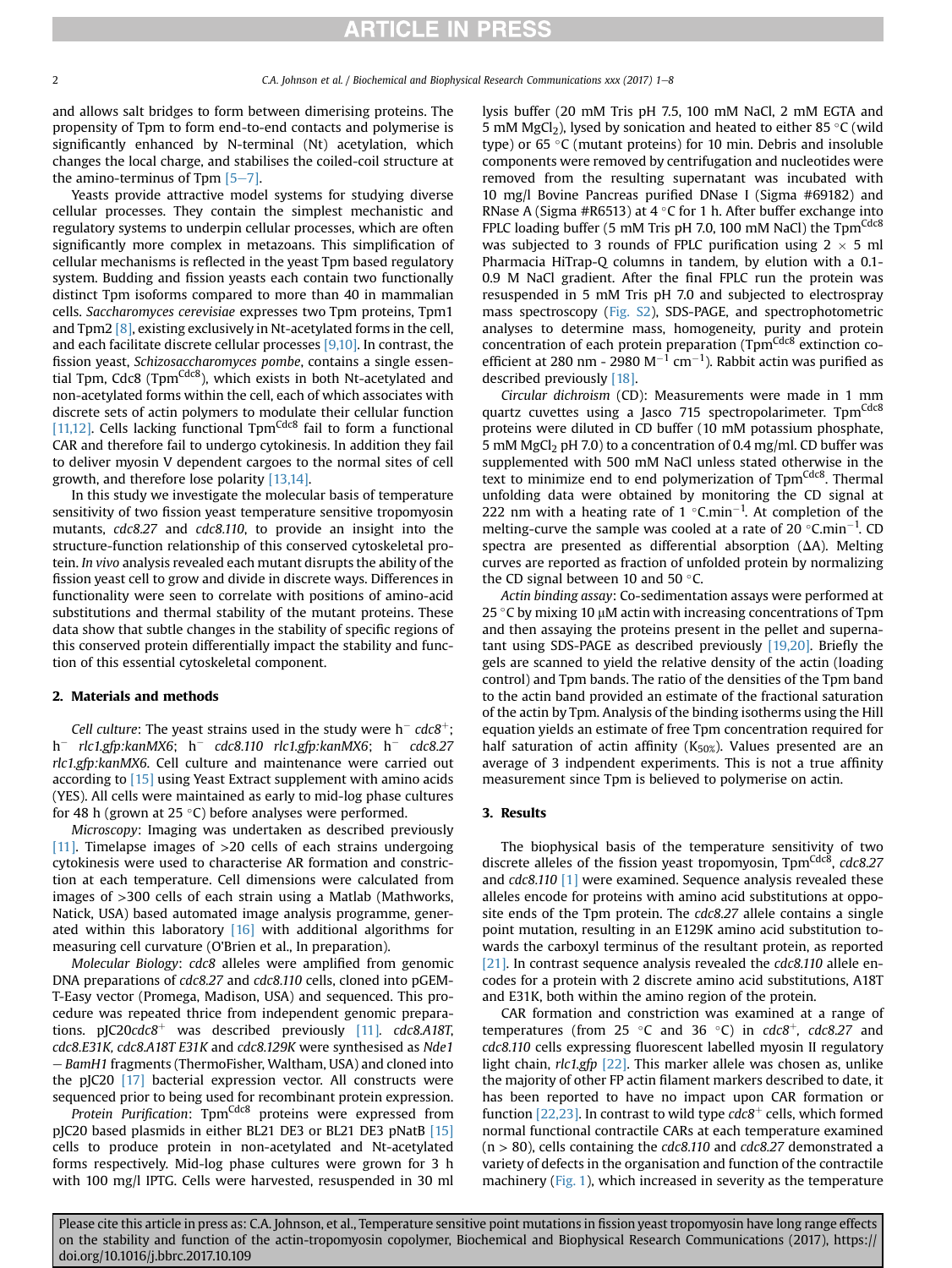## CI E IN DRES

*C.A. Johnson et al. / Biochemical and Biophysical Research Communications xxx (2017) 1–8* 3

<span id="page-3-0"></span>

Fig. 1. CAR formation and constriction in cells containing temperature sensitive Tpm<sup>cdc8</sup> alleles. Mid log phase cells were mounted onto the microscope as described previously and held at the designated temperature for 20 min before undertaking observations. (A) Maximum projection of 21-z slice images from timelapse experiments (9 min between frames) where CAR formation and constriction was monitored in *rlc1.gfp* cells containing either a *cdc8<sup>+</sup>*, *cdc8.110*, or *cdc8.27* allele. 0 time denotes the start of the experiment and does not relate to other mitotic events. Cells formed either normal contractile rings (red border); aberrant rings that after a delay went on to constrict (yellow border - asterisk); aberrant rings that detached from the cortex and subsequently constricted to form a misplaced septum (green border); or aberrant rings that collapsed upon constriction (blue border). 9 min between frames. Scale bars-5 µm. (B) Histograms from analysis of CAR constriction of >45 cells from each cell type showing frequency of each Actin Ring (AR) phenotype described in (A) in *cdc8.110*, or *cdc8.27* cells when incubated at different temperatures. Colours are consistent with (A). n denotes number of cells examined at that temperature. (For interpretation of the references to colour in this figure legend, the reader is referred to the web version of this article.)

#### was increased.

*cdc8.110* mutant cells displayed a number of actin organisation defects, even at 25 $\degree$ C, with CAR formation taking longer and being less organised in all cells examined at this permissive temperature ([Fig. 1](#page-2-0) - yellow outlined montage and bars). Aberrant CARs were observed to either slide along the cell cortex with its subsequent constriction resulting in a misplaced or misaligned septum ([Fig. 1](#page-2-0) -green outlined montage and bars), or disintegrate upon constriction [\(Fig. 1](#page-2-0) - blue outlined montage and bars). The frequency of each CAR defect varied according to temperature in an allele specific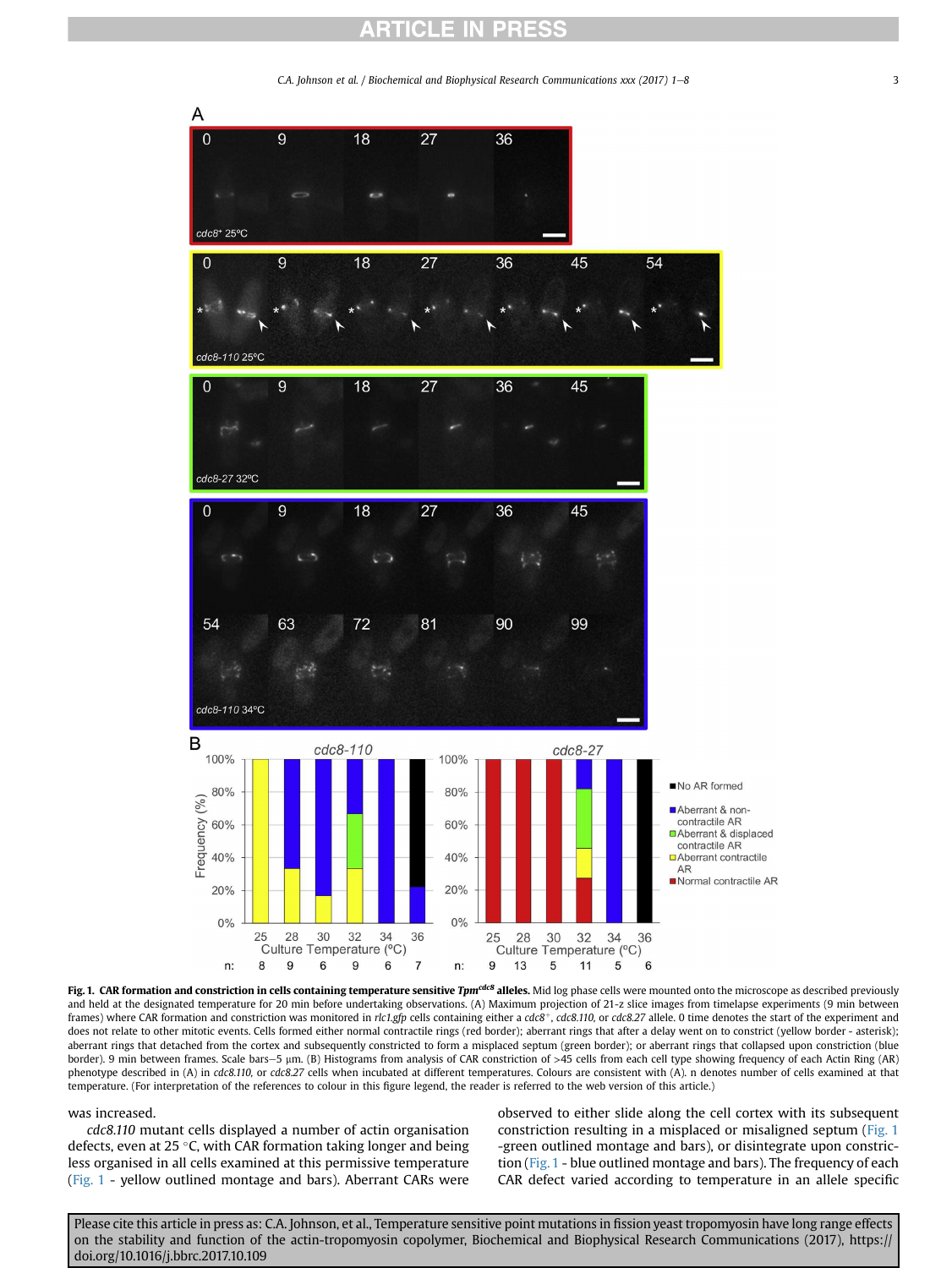# **RTICLE IN PRESS**

<span id="page-4-0"></span>4 *C.A. Johnson et al. / Biochemical and Biophysical Research Communications xxx (2017) 1*e*8*



Fig. 2. CD spectra and melting curves. (A) Coomassie-Blue stained SDS-PAGE gel showing purified acetylated wild-type and mutant Tpmcdc8 proteins. (B) CD spectra for unacetylated Tpm<sup>cdc8</sup> at 10 and 50 °C. Normalised CD signal at 222 nm for <sup>Ac</sup>Tpm and unacetylated Tpm as a function of temperature (C) WT-, A18T- and E31K-Tpm and (D) WT-, E129Kand A18TE31K-Tpm. (E) First derivative plots for the four <sup>Ac</sup>Tpms melting curves.

manner. In contrast to *cdc8.110* cells which demonstrated a gradual increase in the frequency of defective CAR, *cdc8.27* cells grew normally and demonstrated normal CAR formation and function at temperatures up to 30 $\degree$ C. Above this temperature, the majority of cells formed CARs that collapsed upon constriction. At 36 $\degree$ C both mutant strains failed to form any discernible CAR structure and went on to form multinucleate dumb-bell shaped cells [\[1,24\]](#page-6-0). In contrast polarity defects were only observed in *cdc8.110* mutant cells at lower permissive temperatures of 25  $\degree$ C and 28  $\degree$ C. Automated image analysis  $[16]$  revealed that at these temperatures *cdc8.110* cells were ~10% shorter and 10% wider than both wild type and *cdc8.27* cells (*t*-test significance at >99% confidence), with a significant proportion (39%) displaying a bent cell morphology (Fig. S1). Both of these phenotypes are consistent with tropomyosin stabilised actin polymers having a direct impact upon either microtubule organisation and/or the regulation of polarised cell growth [\[25\]](#page-7-0).

To determine how differences in the cooperative temperature effects related to the physical properties of the mutant TpmCdc8 proteins, bacterial expression constructs were generated. These contained cDNA of the mutant *cdc8.27* and *cdc8.110* alleles (Tpm<sup>Cdc8.</sup>E129K and Tpm<sup>Cdc8.</sup>A18T-E31K respectively) as well as

*Tpmcdc8* containing individual mutations from the *cdc8.110* allele (Tpm<sup>Cdc8.</sup>A18T and Tpm<sup>Cdc8.</sup>E31K). Wild type and mutant Tpm<sup>Cdc8</sup> proteins were expressed and isolated from bacteria in both unmodified and Nt-acetylated forms [\[26\].](#page-7-0) The purity of each protein was confirmed by SDS-PAGE [\(Fig. 2](#page-3-0)A) and electrospray mass spectroscopy confirmed that the relative molecular mass of each protein was not only homogeneous but was also within 1 kDa of that predicted (Fig. S2).

In order to explore the impact each substitution has upon structure and thermal stability, each Tpm<sup>Cdc8</sup> protein was subjected to CD analysis. Tpm folds into  $\alpha$ -helices along its entire length, which is consistent with the broad negative peaks at 208 and 222 nm and a positive peak at < 200 nm observed for both wild type and mutant Tpm<sup>Cdc8</sup> proteins [\(Fig. 2](#page-3-0)B). Spectra were collected between 190 and 260 nm before and after heating the proteins to 50 °C. Spectra obtained at 50 °C showed almost a complete removal of the positive peak at <200 nm, and a marked reduction in the signal intensity of the 2 broad negative peaks associated with all Tpm proteins, consistent with a shift from a folded to an unfolded state [\(Fig. 2](#page-3-0)B). The proteins were subsequently cooled to 10 $\degree$ C and the CD spectra indicated a complete reversal of the unfolding as previously reported for Tpm<sup>Cdc8</sup> [\[27\]](#page-7-0). The samples were then

#### Table 1

Summary of thermal properties of Tpm<sup>Cdc8</sup> proteins.

|                      | $T_m(°C)$<br>Tpm<br>0.5 M KCL | $T_m({}^{\circ}C)$<br>Ace-Tpm<br>0.5 M KCL | $T_m({}^{\circ}C)$<br>0.1 M KCL | ΔΗ<br>$k$ [·mol <sup>-1</sup> | ΔΗ<br>Ace-Tpm<br>$k$ [·mol <sup>-1</sup> |
|----------------------|-------------------------------|--------------------------------------------|---------------------------------|-------------------------------|------------------------------------------|
| Tpm <sup>Cdc8</sup>  | 34.1                          | 35.4                                       | 30.3/33.9                       | $-455.8$                      | $-555.7$                                 |
| $TpmCdc8 - A18T$     | 29.3                          | 30.5                                       |                                 | $-315.4$                      | $-342.3$                                 |
| $TpmCdc8 - E129K$    | 29.4                          | 29.3, 38.1                                 | 24.5/26.2, 34.5                 | $-331.1$                      | $-481.7, -403.6$                         |
| $TpmCdc8 - E31K$     | 32.2                          | 35.9                                       |                                 | $-447.2$                      | $-571.3$                                 |
| $TpmCdc8 - A18TE31K$ | 27.9                          | 29.2, 43.2                                 |                                 | $-276.0$                      | $-256.8. -466.2$                         |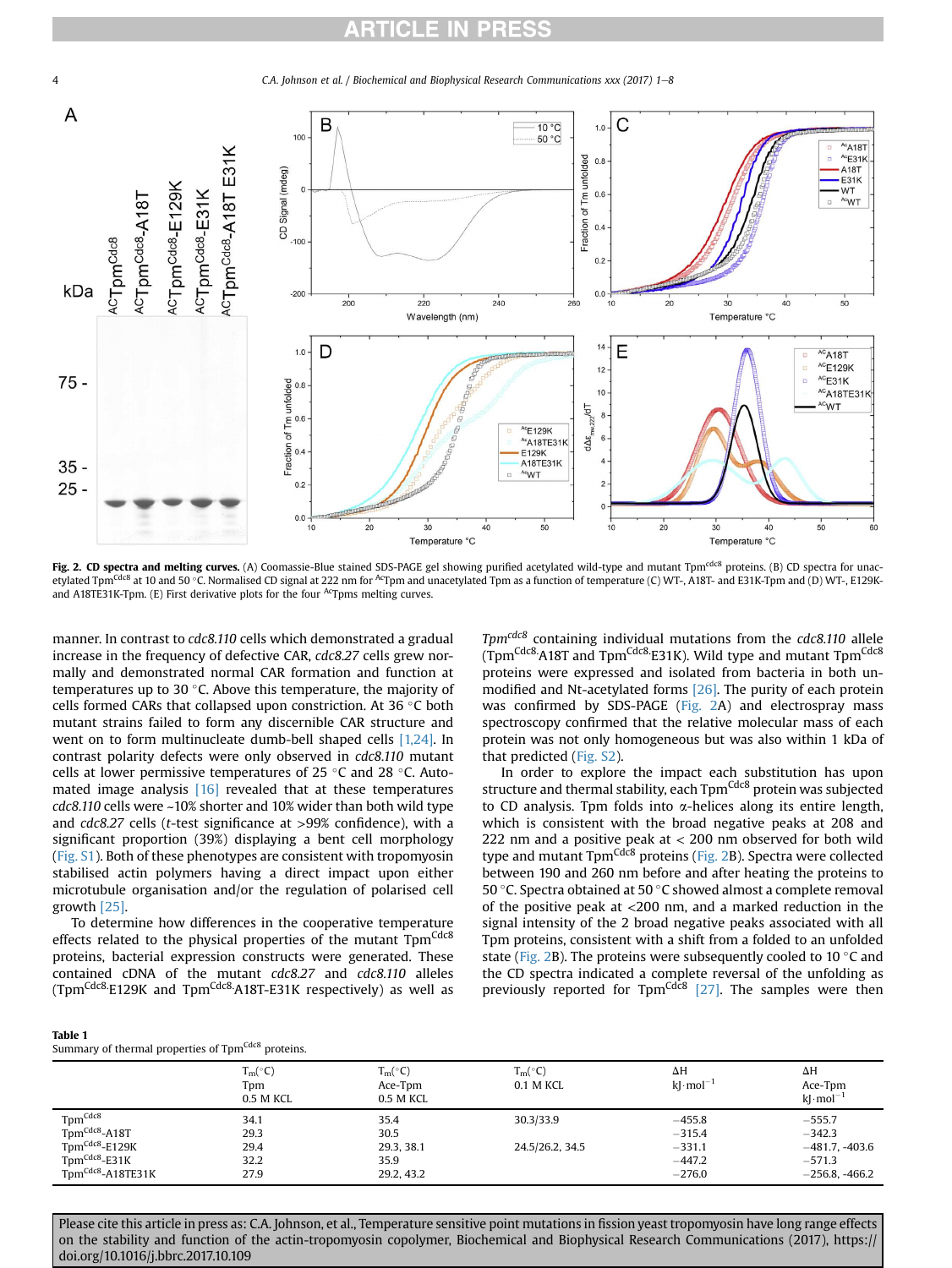<span id="page-5-0"></span>subjected to a further 2 melts to examine reproducibility. The spectra were equivalent for all Tpm<sup>Cdc8</sup> proteins used, illustrating the full reversibility of unfolding.

Melting profiles measured at 222 nm were normalised and are shown in [Fig. 2](#page-3-0)C and D. The data is presented as an average of the three unfolding profiles, as minimal variation was seen between the 3 melts for each Tpm protein. A first derivative plot was





Supernatants





Fig. 3. Actin binding assays of Tpm<sup>Cdc8</sup>. (A) Representive SDS/PAGE gels of pellet and supernatant fractions from the co-sedimentation assay of AceTpm-E129K. Ratio of density was measured by densitometry of co-sedimentation SDS/PAGE gels. The free Tpm concentration plotted against the ratio of density of actin to Tpm from the SDS-PAGE gel for Nt-acetylated (empty shapes) and non-acetylated (filled shapes) (B) WT-Tpm<sup>cdc8</sup> and (C) E129K-Tpm<sup>cdc8</sup>. Binding curves were generated by fitting the Hill equation to the data and the  $K_{50\%}$  are the best fit values and standard error of the fit. Fits of wild type proteins (B) are shown in (C) as dotted lines for comparison.

calculated from these data, to which a one or two Gaussian function was fitted, from which mid-points  $(T_m)$  of melting were calculated ([Fig. 2](#page-3-0)E, [Table 1](#page-3-0)). The  $T_m$  of wild type Ac- and unAc-Tpm<sup>Cdc8</sup> corresponds with previously published work [\[27\].](#page-7-0) In the absence of acetylation each mutant displayed a decrease in thermal stability. The A18T-E31K double mutation had the most dramatic effect, resulting in a decrease in  $T_m$  from 34.1 °C to 27.9 °C. The A18T and E129K mutants had similar  $T_{\rm m}$ s of 29.3 °C and 29.4 °C, respectively while E31K had the smallest effect on thermal stability, with a  $T_m$  of 32.2  $\degree$ C. While amino-terminal acetylation of the wt and mutant TpmCdc8 resulted in an increase in thermal stability compared to the unacetylated proteins, it did so to varying degrees for each protein. Wild Type Tpm<sup>Cdc8</sup> was stabilised by 1.3 °C. Acetylating the E31K mutant stabilised the protein by 3.7 °C resulting in a similar  $T_m$  to that of acetylated WT Tpm<sup>Cdc8</sup> (35.9 °C and 35.4 °C, respectively). A18T was stabilised by a more modest 1.2  $\degree$ C on acetylation.

Unexpectedly when amino-terminally acetylated, both of the original temperature sensitive mutants, Tpm<sup>Cdc8</sup>.E129K (Cdc8.27) and the double mutation  $Tpm<sup>Cdcs</sup> A18T/E31K$  (Cdc8.110), unfolded with two thermal transitions [\(Fig. 2](#page-3-0)D and E). Mass spectroscopy confirmed 100% of the purified mutant proteins were acetylated, confirming the double-transitions were not due to a mixed population of protein within the assay. The first transition had a midpoint similar to that of the unacetylated proteins (29.3  $\degree$ C for E129K and 27.9 °C for the double mutation) and represented ~60% of the transition in CD absorbance. The second transition was much more stable with  $T_m$ s of 38.1 and 43.2 °C; 2.7 and 7.8 °C more stable than the wild type  $Tpm^{Cdc8}$  respectively.

The major function for Tpm within both muscle and non-muscle cells is to stabilise and regulate the function of actin filaments [\[3\].](#page-6-0) We therefore examined how a temperature sensitive mutation affected the ability of the Tpm to associate to actin. Actin-Tpm cosedimentation experiments were conducted at 20 °C with WT and Tpm<sup>Cdc8</sup>.E129K. Tpm<sup>Cdc8</sup>.E129K was chosen because it not only has a low thermal stability, but also contains a single amino-acid substitution, predicted to lie on the surface of the subsequent coiledcoiled-coil dimer, and therefore may affect the interaction with actin. [Fig. 3A](#page-4-0) shows representative coomassie stained SDS/PAGE gels from an Ac-Tpm<sup>Cdc8</sup> E129K actin binding assay. The upper bands correspond to actin and remain approximately constant due to the fixed concentration of actin used and provide a loading control. The lower, faster migrating bands correspond to Ac-Tpm<sup>Cdc8</sup>E129K, with the densities increasing from left to right, which corresponds to increase in Tpm concentration. This acetylated mutant Tpm has a high affinity for actin, as illustrated by the faint band observed in the pellet at 0.8  $\mu$ M Tpm, and a much denser band is visible at 16  $\mu$ M.

From these data, binding curves were generated, examples of which are shown in [Fig. 3B](#page-4-0)-C. Consistent with previous studies published values unacetylated and Nt-acetylated forms of wild type Tpm<sup>Cdc8</sup> have K<sub>50%</sub> values of 2.54  $\pm$  0.16 µM and 0.62  $\pm$  0.01 µM respectively [\[27\].](#page-7-0) In contrast, Tpm<sup>Cdc8</sup>-E129K was observed to have a 2-3 fold lower affinity for actin compared to wild type, with corresponding K<sub>50%</sub> values of 4.69  $\pm$  0.09 µM and 1.65  $\pm$  0.11 µM. Consistent with the phenotype and CD data, no evidence of binding to actin could be observed at 35  $\degree$ C.

#### 4. Discussion

As expected from the definition of the mutant Tpms as temperature sensitive the isolated protein showed loss of thermal stability in the expected range. As stated above, both aminoterminally acetylated and non-acetylated forms of Tpm are present in fission yeast and have distinct locations and roles in the cell  $[11,12,24,28-30]$  $[11,12,24,28-30]$  $[11,12,24,28-30]$ . Considering the non-acetylated forms first since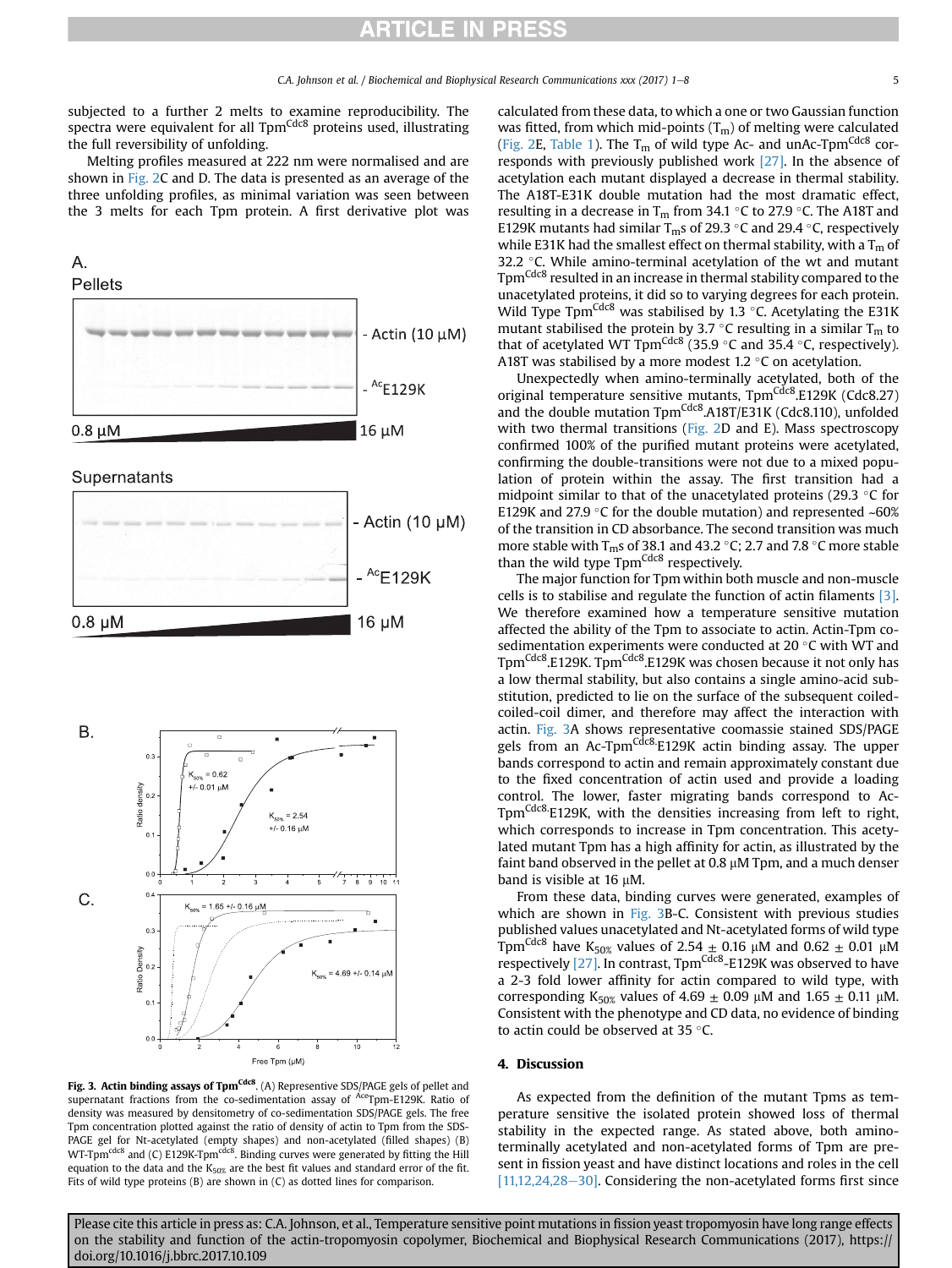# RTICLE IN PRESS

<span id="page-6-0"></span>the effect of mutations is more straight forward to interpret. The wild type protein unfolds with a single thermal transition with a  $T_m$ of 34.1  $\degree$ C. All three single point mutations resulted in a loss of stability; a 4.9 °C lower T<sub>m</sub> for A18T and E129K and a smaller 1.9 °C shift for E31K (summarised in [Table 1](#page-3-0)). The double mutant A18T/ E31K had the largest reduction in  $T_m$  of 6.2 $^{\circ}$  consistent with the effects of the two mutations being largely additive. These *in vitro* data are consistent with our phenotypic analysis of cell growth and AR dynamics in *cdc8+, cdc8.27* and *cdc8.110* cells [\(Fig. 1\)](#page-2-0). While the *cdc8.27* cells displayed normal cell growth and cell division at temperatures up to 30 °C, *cdc8.110* cells displayed CAR formation and growth defects, even at the normal permissive temperature of  $25 °C$ .

The almost >4.5 °C reduction in T<sub>m</sub> from 34.1 C for nonacetylated A18T, E129K and the double mutant A18T/E31K would be sufficient to render most of the protein unfolded at 36  $\degree$ C. If the  $T_m$  were similar in the cellular environment, much of the mutant protein would be unfolded at the permissive temperature for cell growth. For the single mutation E31K, which has not been shown to be a temperature sensitive mutation, the loss of stability is not as great and the cells are likely to remain viable at temperatures approaching  $36^{\circ}$ C.

The CD studies described here were performed at 0.5 M KCl to prevent Tpm polymerizing end-to-end at the protein concentrations required for the CD measurements [\[27\]](#page-7-0). The end-to-end contact could provide additional stabilisation of the N & C-terminal regions in the Tpm polymer. However, little polymer is expected to form in the cell unless bound to actin. Reducing the KCl concentration to 0.1 M resulted in a 4.1 °C lower  $T_m$  for the nonacetylated wt Tpm<sup>Cdc8</sup>. This lower stability in 0.1 M KCl is consistent with hydrophobic interactions between the a & d positions in the heptad repeat being the primary driver for dimer formation. The loss of thermal stability was greater for the E129K mutant in 0.1 M KCl at between 4.9  $\degree$ C. The environment of the cell is therefore likely to make the free Tpm even less stable than the values reported in [Table 1.](#page-3-0)

Once acetylated the effects of the mutations are more complex. For wild type Tpm<sup>Cdc8</sup> acetylation results in a 1.3 °C stabilisation of the  $T_m$  of the single unfolding transition of the protein. For A18T acetylation induces a similar 1.2 °C increase in  $T_m$  meaning the  $T_m$ remains 4.9  $\degree$ C lower than the wild type. For E31K the stabilisation effect was larger at 3.7 $\degree$ C, making the acetylated mutant marginally more stable than the wild type. This again suggests the single point mutation E31K on its own is unlikely to make the yeast cells temperature-sensitive.

For E129K and A18T/E31K acetylation results in a biphasic melting profile with ~60% of the CD change occurring during the lower temperature transition. For E129K the lower transition occurs at a Tm of 29.3  $\degree$ C, indistinguishable from that of the single transition of the non-acetylated form. For the double mutation the lower transition occurs at 29.2 °C, 1.3 °C higher than for the nonacetylated form and 4.2  $\degree$ C lower then wild type acetylated.

The upper, smaller unfolding transition is significantly more stable with  $T_m$ 's of 38.1 °C for E129K and 43.2 °C for the double



Fig. 4. Positions of the subsitituted residues. (A) Hydrophobicity Cluster Analysis showing residues of an a-helix of TpmCdc8. The positions of mutations investigated in this study are shown circled in red. Red residues represent negatively charged amino acids, blue positively charged, and green hydrophobic amino acids. The black lines outlining hydrophobic patches indicate the hydrophobic core of the coiled coil. (B) Diagram illustrating a heptad repeat of 7 residues (A-G) between 2  $\alpha$ -helices. Residues in positions A and D are normally small compact hydrophobic residues involved in stabilising the coiled-coil interactions, and residues E and G are often charged and can form of a salt bridges between the two chains. (For interpretation of the references to colour in this figure legend, the reader is referred to the web version of this article.)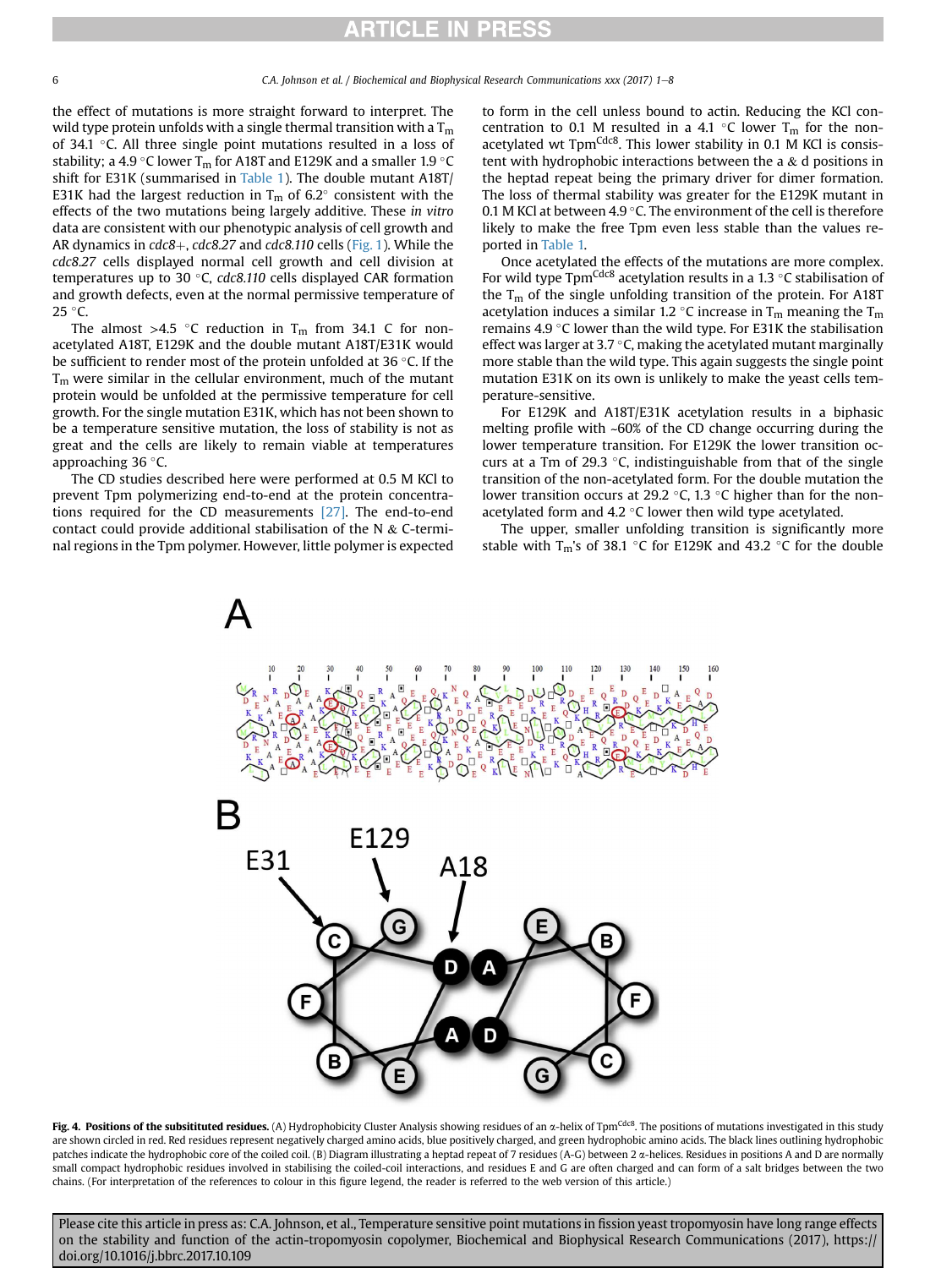<span id="page-7-0"></span>mutant. These are significantly higher than the single unfolding transition  $T_m$  of the wild type protein (35.4 C). Since the major effect of N-terminal acetylation is a stabilisation of 40% of the Tpm it is likely this is the N-terminal 40% of the Tpm dimer. Since E129K and the double mutant disrupt the cell cycle at 36 $\degree$ C this suggests this disruption occurs even though the more stable 40% of the protein will remain folded at this temperature. This could mean that the Tpm does not get rapidly cleared by the cell through proteolysis, but remains present in a semi-folded state allowing rapid refolding and reactivation if the temperature is lowered which permits refolding of the protein.

In the absence of a high-resolution Tpm structure it is difficult to give a precise interpretation of the destabilising effect of the mutations, but some features can be inferred from the position of the residue in the heptad repeat. Ala18 is in the core *d* position of the coiled-coil, normally occupied by small hydrophobic residues. An alanine in this position, with a single  $CH_3$ - side chain, is thought to introduce some flexibility into the structure by reducing the density of side-chain packing compared to that in the classic leucine zipper coiled coil [\[5,31\].](#page-6-0) In some vertebrate Tpms alanine appears in small clusters along the structure. The hydropathy plot of Tpm<sup>Cdc8</sup> ([Fig. 1](#page-2-0)B) shows A18 is part of an alanine cluster (A11-T15-A18.A22-A25) between two strong hydrophobic clusters (MLI, LVL: ringed in green in [Fig. 4A](#page-5-0)). Replacing Ala18 with Thr introduces a larger side chain and some hydrophilic character into the core and also places two Thr residues close together. This is the probable cause of some destabilistation of the coiled-coil.

Glu31 is at a *c* position of the heptad and therefore thought to play little role in stabilising the coiled-coil structure. It does however sit next to K28 which will be positioned one turn of the  $\alpha$  helix below E31 allowing a charge-charge stabilisation of the singe turn of the  $\alpha$  helix. The E31K mutation would change this to a charge charge repulsion causing some loss of stability but the effect of this single mutation is quite modest.

Glu129 is in the *g* position, where salt bridges between position *g* on one chain and *e* on the second chain [\(Fig. 4B](#page-5-0)) can give additional stability to the coil-coil. The equivalent *e* position is also a Glu making such a salt bridge impossible and the change to K129 might be expected to stabilise the coiled-coil. A closer look indicates that the local sequence is R128 E129 R130 with R130 in the *a* position of the heptad so this local structure is unlikely to conform to the standard coiled coil structure.

It is currently unclear why amino-terminal acetylation brings about a localised stabilisation of both the Cdc8.110 and Cdc8.27 proteins and not the wild type or single amino-terminal region mutants. The mutations in these proteins are located at opposing ends of the alpha-helical protein, and is therefore consistent with previous studies that have shown acetylation status and aminoacid modifications can have long distance effects upon the tropomyosin structure [27,32,33]. Indeed, each single amino-acid substitution is predicted to have no significant effect on the local structure of the alpha-helix ([https://ppopen.informatik.tu](https://ppopen.informatik.tu-muenchen.de)[muenchen.de\)](https://ppopen.informatik.tu-muenchen.de) or coiled-coil [34]. This signifies the mutations and post-translational modification are likely to bring about changes to the overall structure of the polypeptide or coiled-coil dimer. This is consistent with observations and models suggest that the conformation of the protein (i.e. dimerization, coiled-coil and polymer status) can bring about a significant (up to 3-fold) change in CD signal at 222 nm [35].

Nt-acetylation causes increased stability of all Tpms examined and for the two well defined temperature sensitive mutations separates the unfolding into two distinct regions. Since Tpm does not have distinct structural domains it would be incorrect to refer to these two unfolding transitions as domain unfolding but it is clear that there are two distinct regions that unfold with about 60% of the CD change occurring in the first transition. However, it is wise to be cautious about assuming that the CD signal has a strictly linear response to the amount of  $\alpha$ -helix present.

#### Acknowledgments

We thank Sam Lynn for technical assistance and Ship Centurion for comments on the manuscript. This work was completed largely as an undergraduate final year project under the supervision of DM  $& MG.$  The work was supported by the University of Kent, and funding from the Biotechnology and Biological Sciences Research Council (BB/K012045/1 & BB/M015130/1) and a subcontract of an NIH grant (1549410) to Leslie Leinwand. Constructs generated during this study are available at Addgene [\(http://www.addgene.](http://www.addgene.org/Dan_Mulvihill/) [org/Dan\\_Mulvihill/](http://www.addgene.org/Dan_Mulvihill/)).

#### Transparency document

Transparency document related to this article can be found online at <https://doi.org/10.1016/j.bbrc.2017.10.109>.

#### Appendix A. Supplementary data

Supplementary data related to this article can be found at <https://doi.org/10.1016/j.bbrc.2017.10.109>.

#### References

- [1] [P. Nurse, P. Thuriaux, K. Nasmyth, Genetic control of the cell division cycle in](http://refhub.elsevier.com/S0006-291X(17)32087-9/sref1) the fission yeast *Schizosaccharomyces pombe*[, Mol. Gen. Genet. 146 \(1976\)](http://refhub.elsevier.com/S0006-291X(17)32087-9/sref1)  $167 - 178$  $167 - 178$  $167 - 178$
- [2] [L.H. Hartwell, R.K. Mortimer, J. Culotti, M. Culotti, Genetic control of the cell](http://refhub.elsevier.com/S0006-291X(17)32087-9/sref2) [division cycle in yeast: V. Genetic analysis of cdc mutants, Genetics 74 \(1973\)](http://refhub.elsevier.com/S0006-291X(17)32087-9/sref2)  $267 - 286$  $267 - 286$  $267 - 286$
- [3] P.W. Gunning, E.C. Hardeman, P. Lappalainen, D.P. Mulvihill, Tropomyosin master regulator of actin filament function in the cytoskeleton, J. Cell. Sci. 128 (2015) 2965-2974, <https://doi.org/10.1242/jcs.172502>
- [4] P.W. Gunning, E.C. Hardeman, Tropomyosins, Curr. Biol. 27 (2017) R8-R13, [https://doi.org/10.1016/j.cub.2016.11.033.](https://doi.org/10.1016/j.cub.2016.11.033)
- [5] J.H. Brown, K.H. Kim, G. Jun, N.J. Greenfield, R. Dominguez, N. Volkmann, et al., Deciphering the design of the tropomyosin molecule, Proc. Natl. Acad. Sci. U.S.A. 98 (2001) 8496-8501, <https://doi.org/10.1073/pnas.131219198>.
- [6] T. Palm, N.J. Greenfield, S.E. Hitchcock-DeGregori, Tropomyosin ends determine the stability and functionality of overlap and troponin T complexes, Biophysical J. 84 (2003) 3181-3189, [https://doi.org/10.1016/S0006-3495\(03\)](https://doi.org/10.1016/S0006-3495(03)70042-3) [70042-3.](https://doi.org/10.1016/S0006-3495(03)70042-3)
- [7] J. Frye, V.A. Klenchin, I. Rayment, Structure of the Tropomyosin overlap complex from chicken smooth muscle: insight into the diversity of N-terminal recognition, Biochemistry 49 (2010) 4908-4920, [https://doi.org/10.1021/](https://doi.org/10.1021/bi100349a) [bi100349a](https://doi.org/10.1021/bi100349a).
- [8] [B. Drees, C. Brown, B.G. Barrell, A. Bretscher, Tropomyosin is essential in yeast,](http://refhub.elsevier.com/S0006-291X(17)32087-9/sref8) yet the *TPM1* and *TPM2* [products perform distinct functions, J. Cell Biol. 128](http://refhub.elsevier.com/S0006-291X(17)32087-9/sref8)  $(1995)$  383-[392](http://refhub.elsevier.com/S0006-291X(17)32087-9/sref8)
- [9] T.M. Huckaba, T. Lipkin, L.A. Pon, Roles of type II myosin and a tropomyosin isoform in retrograde actin flow in budding yeast, J. Cell Biol. 175 (2006) 957-969, https://doi.org/10.1083/jcb.200609155
- [10] S.L. Alioto, M.V. Garabedian, D.R. Bellavance, B.L. Goode, Tropomyosin and profilin cooperate to promote formin-mediated actin nucleation and drive yeast actin cable assembly, Curr. Biol. 26 (2016) 3230-3237, [https://doi.org/](https://doi.org/10.1016/j.cub.2016.09.053) [10.1016/j.cub.2016.09.053](https://doi.org/10.1016/j.cub.2016.09.053).
- [11] M. Johnson, D.A. East, D.P. Mulvihill, Formins determine the functional properties of actin filaments in yeast, Curr. Biol. 24 (2014) 1525-1530, <https://doi.org/10.1016/j.cub.2014.05.034>.
- [12] A.T. Coulton, D.A. East, A. Galinska-Rakoczy, W. Lehman, D.P. Mulvihill, The recruitment of acetylated and unacetylated tropomyosin to distinct actin polymers permits the discrete regulation of specific myosins in fission yeast, J. Cell. Sci. 123 (2010) 3235-3243, <https://doi.org/10.1242/jcs.069971>.
- [13] [T.Z. Win, Y. Gachet, D.P. Mulvihill, K.M. May, J.S. Hyams, Two type V myosins](http://refhub.elsevier.com/S0006-291X(17)32087-9/sref13) [with non-overlapping functions in the](http://refhub.elsevier.com/S0006-291X(17)32087-9/sref13) fission yeast *Schizosaccharomyces pombe*[: myo52 is concerned with growth polarity and cytokinesis, Myo51 is a](http://refhub.elsevier.com/S0006-291X(17)32087-9/sref13) [component of the cytokinetic actin ring, J. Cell. Sci. 114 \(2001\) 69](http://refhub.elsevier.com/S0006-291X(17)32087-9/sref13)-[79](http://refhub.elsevier.com/S0006-291X(17)32087-9/sref13).
- [14] [F. Motegi, R. Arai, I. Mabuchi, Identi](http://refhub.elsevier.com/S0006-291X(17)32087-9/sref14)fication of two type V myosins in fission [yeast, one of which functions in polarized cell growth and moves rapidly in](http://refhub.elsevier.com/S0006-291X(17)32087-9/sref14) [the cell, Mol. Biol. Cell. 12 \(2001\) 1367](http://refhub.elsevier.com/S0006-291X(17)32087-9/sref14)-[1380](http://refhub.elsevier.com/S0006-291X(17)32087-9/sref14).
- [15] [S. Moreno, A. Klar, P. Nurse, Molecular genetic analysis of](http://refhub.elsevier.com/S0006-291X(17)32087-9/sref15) fission yeast [Schizosaccharomyces pombe, Meth. Enzymol. 194 \(1991\) 795](http://refhub.elsevier.com/S0006-291X(17)32087-9/sref15)-[823.](http://refhub.elsevier.com/S0006-291X(17)32087-9/sref15)